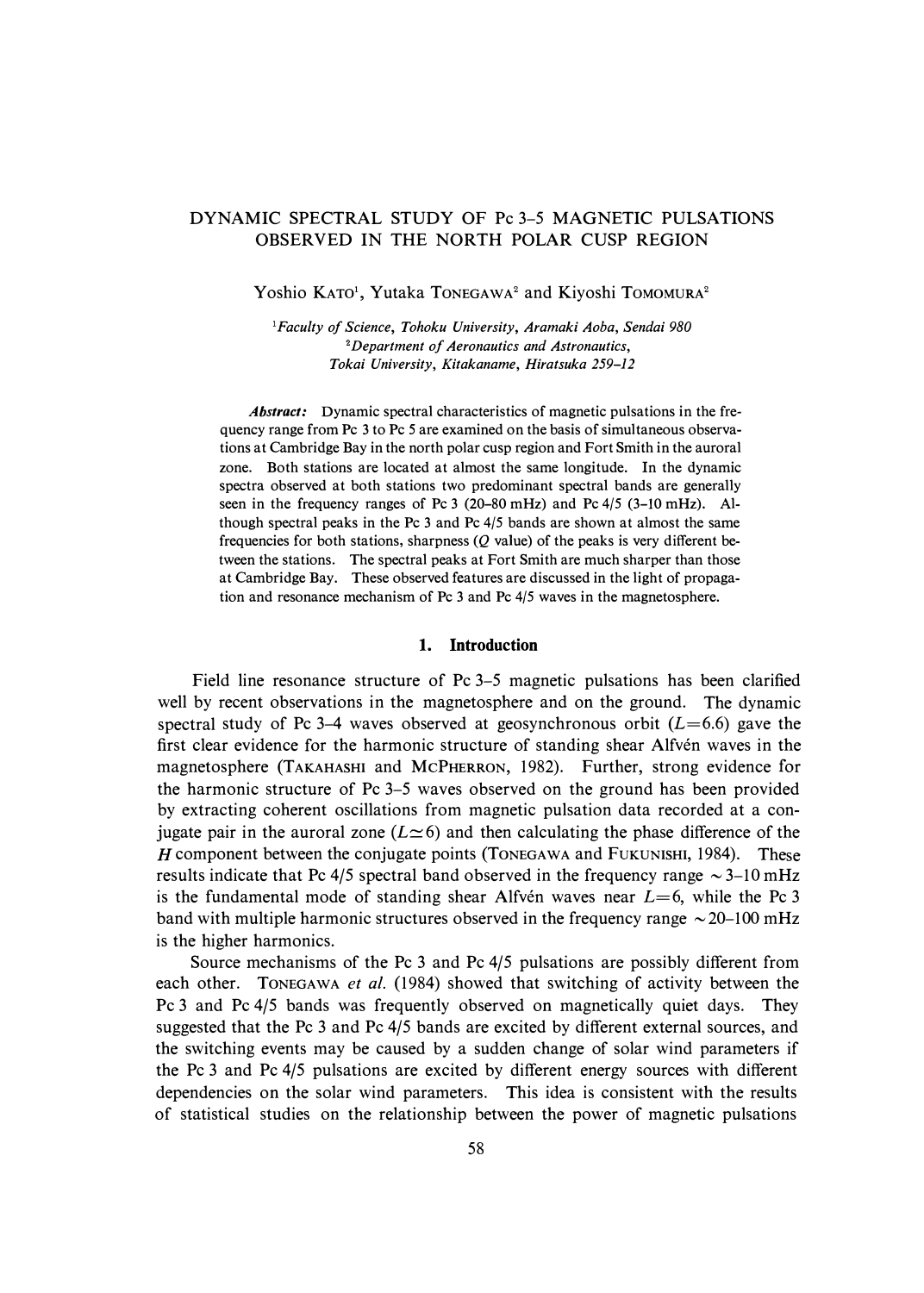and the solar wind parameters by WOLFE et al. (1980), WOLFE (1980), WOLFE and MELONI (1981), and WOLFE (1982). They have represented the evidences of frequency dependencies in the interplanetary source mechanisms for hydromagnetic energy production in the magnetosphere, and also concluded that different interplanetary source mechanisms contribute to the dayside ground power of magnetic pulsations in different frequency bands.

The surface waves excited at the magnetopause by the Kelvin-Helmholtz instability are a possible driving source for Pc 4/5 pulsations. CHEN and HASEGAWA (1974) and SOUTHWOOD ( 1974) gave the linear resonance theory based on the idea of resonance coupling between the surface wave excited at the magnetopause and the shear Alfvén wave at a local field line. This theory well explains frequency, amplitude, polarization, and phase characteristics of observed Pc 4/5 pulsations. On the other hand, a possible driving source for Pc 3 is compressional waves excited near the bow shock, as suggested by TAKAHASHI *et al.* ( 1984). They concluded that the Kelvin-Helmholtz instability is unsuitable, since the phase velocity estimated from the phase differences between two geosynchronous satellites was much higher than the bulk velocity of the solar wind plasma in the magnetosphere when projected on the magnetopause.

In order to clarify generation and propagation mechanisms of Pc **3-5** pulsations in more detail, it is important to observe magnetic pulsations in both the polar cusp region and the auroral zone. In the auroral zone the standing Alfven waves excited by source waves could be observed as Pc **3-5** pulsations on the ground. In the cusp region it is expected that the source waves, bow-shock associated waves (Pc 3) and magnetopause associated waves (Pc 4/5) are directly observed, as illustrated schematically in Fig. **I.** However, there are few observations of Pc **3-5** pulsations in the cusp region *(e.g.,* KATO, 1977).

In this paper, we examine dynamic spectral characteristics of Pc **3-5** magnetic pulsations simultaneously observed at Cambridge Bay in the cusp region and at Fort



*Fig. I. Sketch of the propagation feature of Pc 3 (compressional) and Pc 4/5 (transverse) wave in the magnetosphere. Relative locations of Fort Smith and Cambridge Bay are represented as FS and CB, respectively.*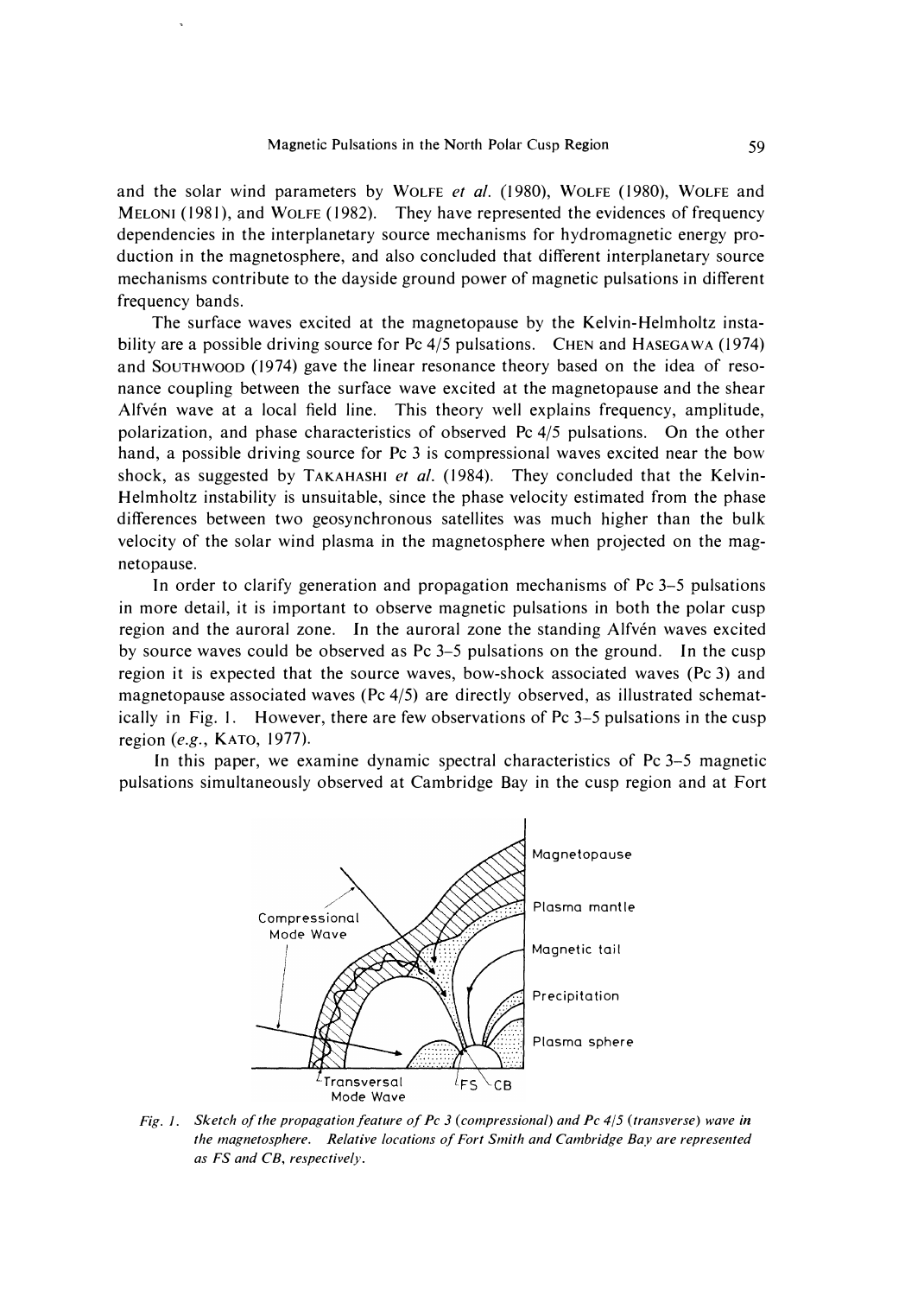Smith in the auroral zone. The geomagnetic locations of Cambridge Bay and Fort Smith are 76.8°N, 299.6°E and 67.3°N, 300.0°E, respectively. Figure 2 is a schematic representation of the situation of each station. Cambridge Bay is located inside the cusp region in the interval from  $1030$  to  $1500$  local time. KATO  $(1977)$  reported that the activity of magnetic pulsations is more intense at Cambridge Bay in the cusp region than at Fort Smith in the auroral zone.





## **2. Pc 4/5 and Pc 3 Magnetic Pulsations Simultaneously Observed in the Cusp Region and the Auroral Zone**

The magnetic pulsations were observed by an induction magnetometer at each station and recorded on analog magnetic tapes. An example of time-amplitude record of the magnetic pulsation observed at both stations is shown in Fig. 3. The analog data were converted to digital data with sampling period of 2 s in order to calculate power spectra. Dynamic power spectra are calculated by using the maximum entropy method (MEM) with the thirtieth order prediction error filter and for a time



*Fig. 3. An example of waveforms of magnetic pulsations observed simultaneously at Cambridge Bay and Fort Smith.*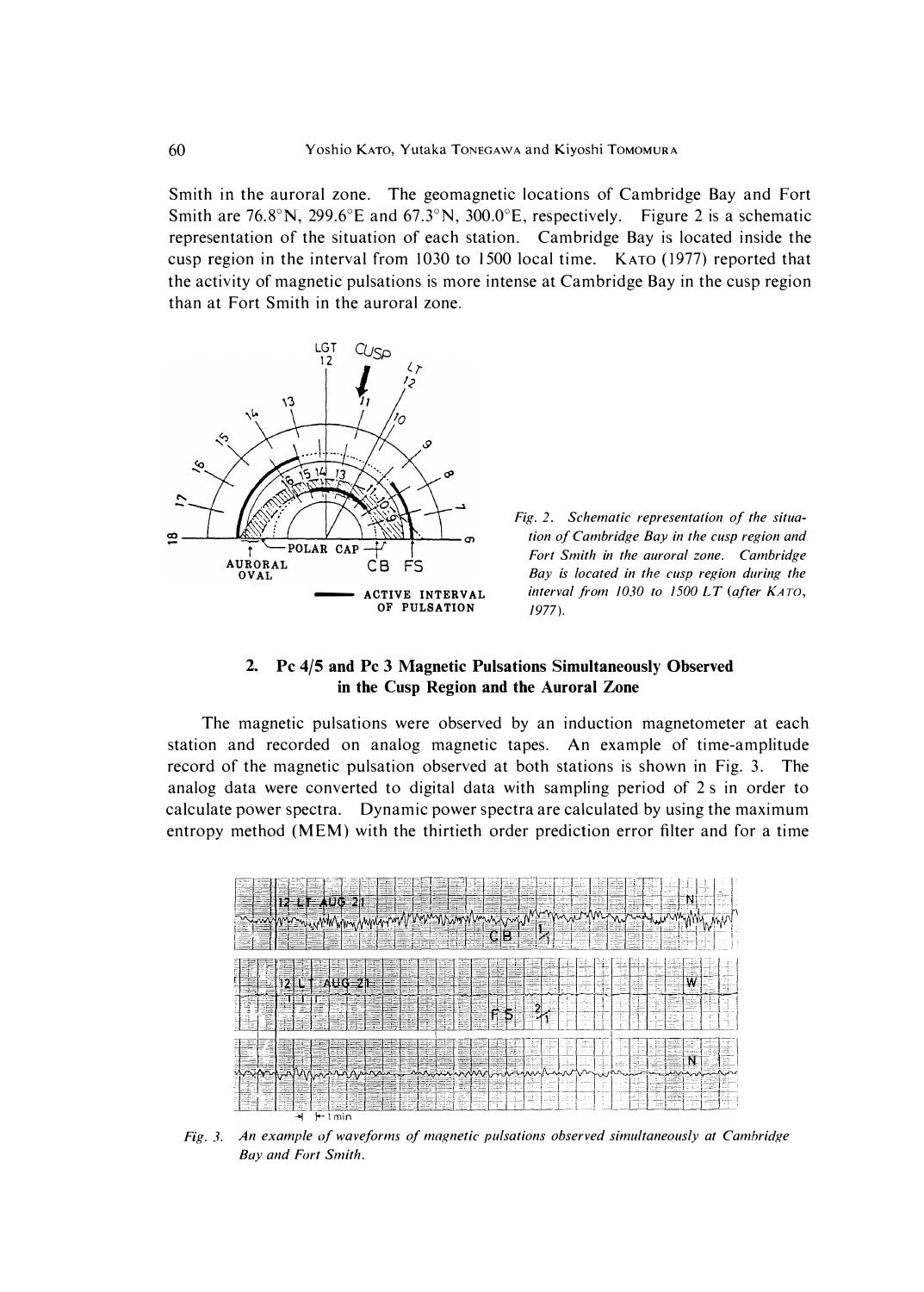widow of 20 min which is successively shifted by 10 min.

Presented in Figs. 4 and 5 are dynamic spectra of the *H* component observed at Cambridge Bay and Fort Smith on August 20 and 21, 1974, respectively. The power relative to the background power level is displayed with a gray scale. Two predominant spectral bands are seen in the dynamic spectra at both stations, one in the Pc 3 ( $\sim$  20-100 mHz) range and the other in the Pc  $4/5$  ( $\sim$  3-10 mHz) range. However, it should be noted that the band structure is more clearly seen in the dynamic spectra at Fort Smith than at Cambridge Bay. Figure 6 shows time-averaged power spectra at both stations for the interval of 11-12 LT on August 20 and 21, 1974. Although spectral peaks are shown at almost the same frequencies for both stations, the *Q* values are very different between the stations, *i.e.*, the spectral peaks at Fort Smith are much sharper than at Cambridge Bay. This observed feature is discussed in the next section.

The similar spectral structure as shown at Fort Smith has been found in dynamic spectra observed at auroral zone stations near  $L=6$  by Tonegawa and Fukunishr (1984). From examination of the phase relationship of Pc 3-5 magnetic pulsations



*Fig. 4. Dynamic power spectra of the H component observed at Cambridge Bay and Fort Smith in the interval from 0900 to 1400 LT on August 20, /974.* 

*Fig.* 5. *Same as Fig. 4 but for August 21, 1974.*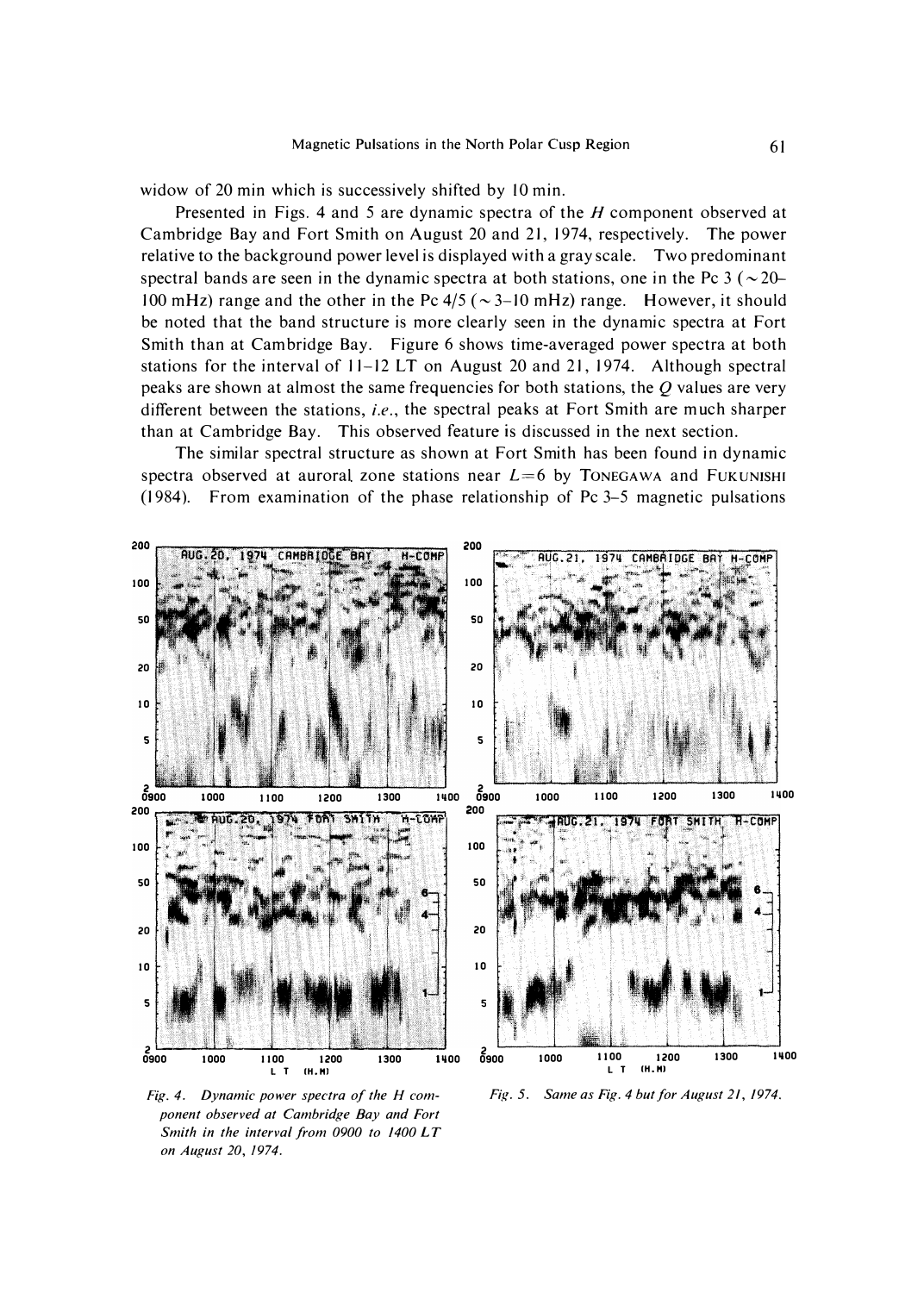

*Fig. 6. Time-averaged power spectra of the H component observed at Cambridge Bay and Fort Smith for the intervals of 11-12 LT on August 20 and 21, 1974.* 

**observed at the Syowa-Husafell conjugate pair, they have revealed that the Pc 4/5**  band is the fundamental mode of the standing shear Alfvén wave and the Pc 3 band is **the higher harmonics. In order to examine the harmonic relation for the present dynamic spectra at Fort Smith, we present a harmonic scale which indicates a relation**  of eigenfrequencies of standing shear Alfvén waves in Figs. 4, 5 and 6. The scale is **based on the theoretical estimation given by CUMMINGS** *et al.* **( 1969). The estimated ratio of the eigenfrequencies weakly depend on the plasma distribution model and the wave mode (toroidal or poloidal), but not on the plasma density and the resonant** *L*  **value. The ratio used here is estimated by assuming the radial dependence of the plasma density as**  $r^{-4}$  **and the toroidal mode wave.** From Figs. 4, 5 and 6 with the **harmonic scale it is evidenced that the Pc 3 bands correspond to higher harmonics of the Pc 4/5 band.** 

## **3. Discussion**

**From the dynamic spectral analysis of magnetic pulsations observed simultaneously at Cambridge Bay and Fort Smith, it has been found that two predominant spectral bands in the frequency ranges of Pc 3 and Pc 4/5 basically exist in both the polar cusp region and the auroral zone. However, individual spectral peaks in the Pc 3 and Pc 4/5 bands observed at Cambridge Bay in the cusp region are much broader than those observed at Fort Smith in the auroral zone as shown in Fig. 6. Especially, the spectral peak in the Pc 4/5 range is obscure at Cambridge Bay. The Pc 4/5 pulsation observed on the ground is thought to be a toroidal standing oscillation excited at the resonance point where the frequency of the toroidal oscillation coincides with that of the source wave excited on the magnetopause by the Kelvin-Helmholtz instability. Therefore, the Pc 4/5 wave is obscure at Cambridge Bay located in the Cusp region.**